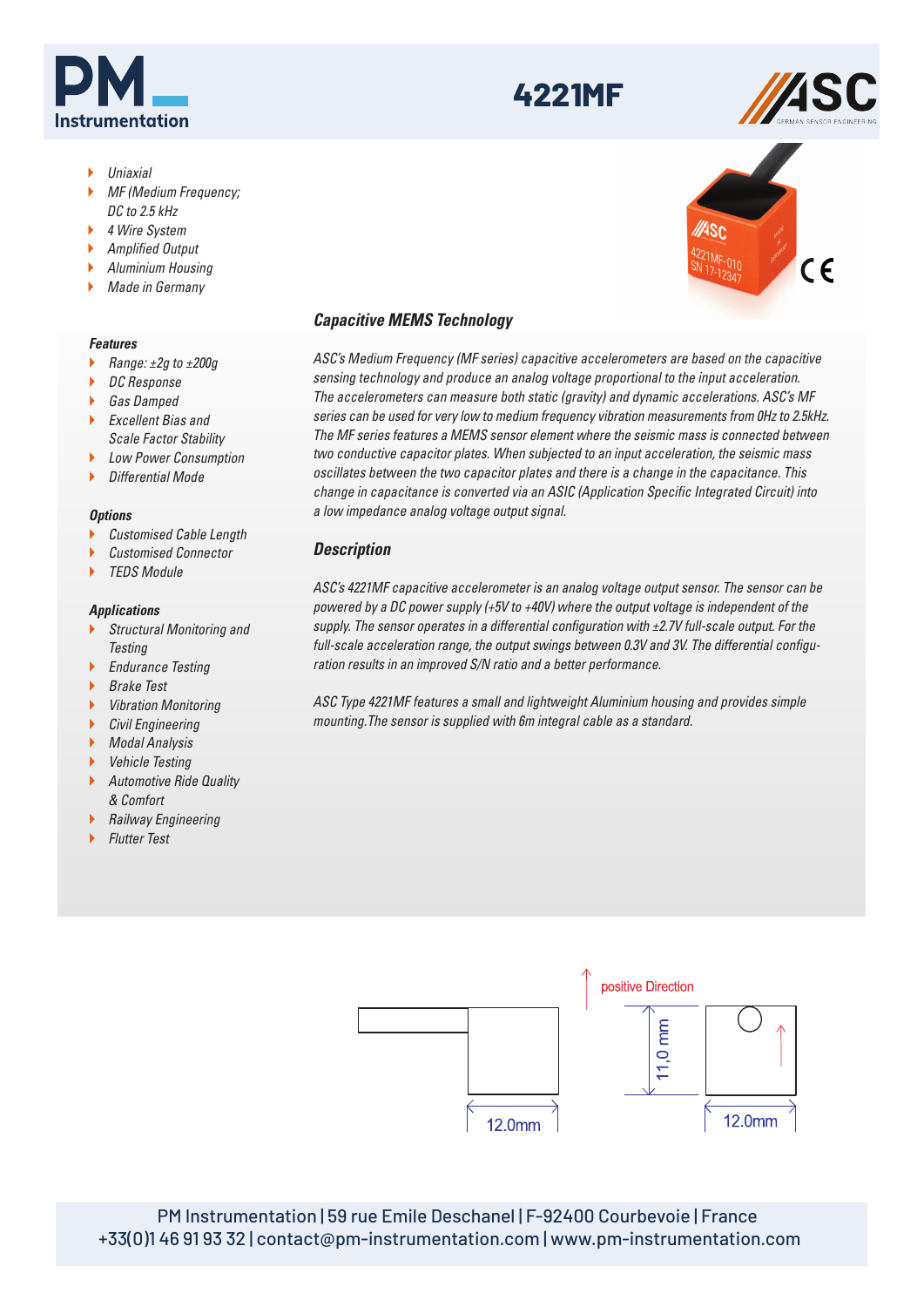

# *Typical Specifications*

| <b>DYNAMIC</b>              |                      |                                                                                        |     |             |        |      |      |      |
|-----------------------------|----------------------|----------------------------------------------------------------------------------------|-----|-------------|--------|------|------|------|
|                             |                      | Range $(\pm g)$                                                                        |     |             |        |      |      |      |
|                             |                      | $\overline{2}$                                                                         | 5   | 10          | 30     | 50   | 100  | 200  |
| Sensitivity                 | mV/g                 | 1350                                                                                   | 540 | 270         | $90\,$ | 54   | 27   | 13.5 |
| Frequency response: ±5%     | Hz                   | 700                                                                                    | 700 | 1400        | 1600   | 1800 | 1800 | 1800 |
| Amplitude non-linearity     | % FSO                |                                                                                        |     | < 0.5       |        |      |      |      |
| Transverse sensitivity      | $\frac{0}{0}$        |                                                                                        |     | $\langle$ 3 |        |      |      |      |
| <b>Shock limit</b>          | $9$ pk               | 6000 (0.1ms, half-sine)                                                                |     |             |        |      |      |      |
| Recovery time               | ms                   | 1                                                                                      |     |             |        |      |      |      |
| <b>ELECTRICAL</b>           |                      |                                                                                        |     |             |        |      |      |      |
| <b>Excitation voltage</b>   | VDC                  |                                                                                        |     | 5 to 40     |        |      |      |      |
| Supply current              | mA                   |                                                                                        | 5   |             |        |      |      |      |
| Zero acceleration output    | $\pm mV$             |                                                                                        |     | 50          |        |      |      |      |
| Output Impedance            | Ω                    |                                                                                        |     | 300         |        |      |      |      |
| Isolation                   |                      | <b>Case Isolated</b>                                                                   |     |             |        |      |      |      |
| Spectral noise              | $\mu$ g/ $\sqrt{Hz}$ | 10                                                                                     | 20  | 35          | 100    | 170  | 340  | 680  |
| Residual / Broadband noise  |                      |                                                                                        |     |             |        |      |      |      |
| (±5% frequency range)       | μV                   | 360                                                                                    | 290 | 360         | 360    | 390  | 390  | 390  |
| <b>ENVIRONMENTAL</b>        |                      |                                                                                        |     |             |        |      |      |      |
| Temperature coefficient     |                      |                                                                                        |     |             |        |      |      |      |
| of sensitivity              | $\%$ /°C             |                                                                                        |     | 0.01        |        |      |      |      |
| (Thermal sensitivity shift) |                      |                                                                                        |     |             |        |      |      |      |
| Temperature coefficient     |                      |                                                                                        |     |             |        |      |      |      |
| of bias                     | mg/C                 | 0.2                                                                                    | 0.5 | 1           | 3      | 5    | 10   | 20   |
| (Thermal zero shift)        |                      |                                                                                        |     |             |        |      |      |      |
| Operating temperature range | °C                   | $-20$ to $+80$                                                                         |     |             |        |      |      |      |
| Storage temperature range   | °C                   | $-40$ to $+100$                                                                        |     |             |        |      |      |      |
| Humidity/Sealing            |                      | <b>IP67</b>                                                                            |     |             |        |      |      |      |
| PHYSICAL                    |                      |                                                                                        |     |             |        |      |      |      |
| Sensing element             |                      | <b>MEMS Capacitive</b>                                                                 |     |             |        |      |      |      |
| Case material               |                      | Aluminium                                                                              |     |             |        |      |      |      |
| Connector                   |                      | <b>Optional</b>                                                                        |     |             |        |      |      |      |
| Mounting                    |                      | Adhesive                                                                               |     |             |        |      |      |      |
| Weight (without cable)      | gram                 | 3                                                                                      |     |             |        |      |      |      |
| Cable                       |                      | 12 gram/meter PUR; Li6YD11Y-T150 5*0.06mm <sup>2</sup> (AWG 30); Diameter: 2.9 ± 0.2mm |     |             |        |      |      |      |

PM Instrumentation | 59 rue Emile Deschanel | F-92400 Courbevoie | France +33(0)1 46 91 93 32 | contact@pm-instrumentation.com | www.pm-instrumentation.com